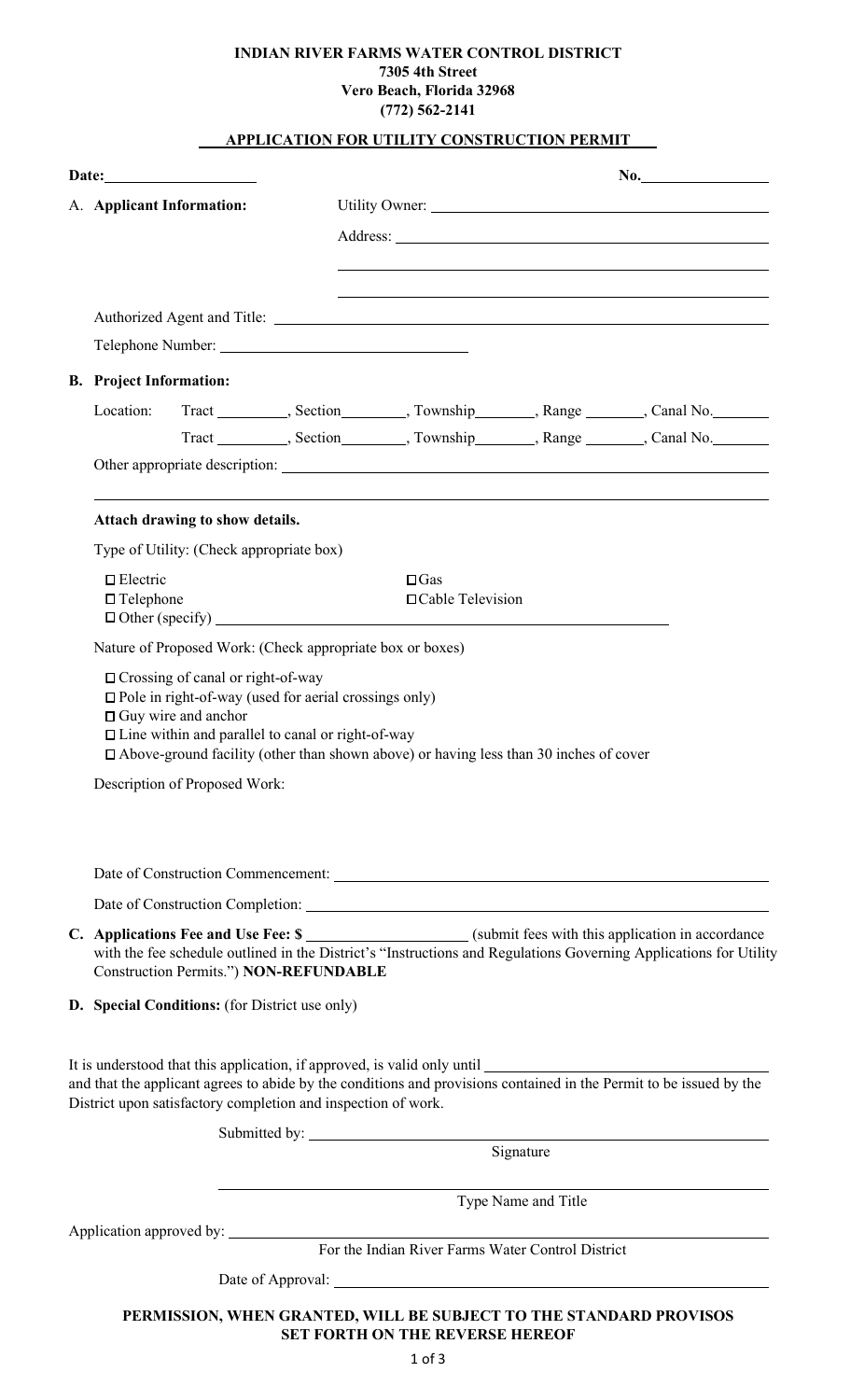**Pg. 2 Initial: \_\_\_\_\_\_\_\_** 

#### **STANDARD PROVISOS**

- 1. Permittee assumes full responsibility for any construction, operation or maintenance of District property or right-of-way subject to this Permit and shall save and hold harmless District from any expense, loss, damage or claim in regard thereto, and the District assumes and shall have no liability in connection therewith.
- 2. The Permit may not be assigned or sub-let to a third party and any transfer of Permittee's property abutting District's property or right-of-way shall, ipso facto and without move, cancel, nullify and revoke this Permit.
- 3. This Permit is subject always to the paramount right of the District to keep and maintain its drainage district functions and operations, and is subject to revocation and cancellation upon thirty days' notice from District to Permittee.
- 4. In no event shall the District be liable for any damages done or caused by the District to the public, to Permittee or any other person using the right-of-way or property subject to this Permit, and Permittee shall save the District, its officers, agents, supervisors, and employees harmless from any costs, charge or expense of claim or demand of any person against the District arising from or pertaining to any use made of the property or right-of-way subject to this Permit. Permittee shall, at any time upon request f District, provide to District evidence, satisfactory to District, of liability insurance coverage in amounts and with companies as may be required by District, protecting the interests of District and naming District as an additional insured.
- 5. The District may, on thirty days' written notice to Permittee, require removal and/or alteration of any installation or construction on District right-of-way.
- 6. Any construction on District right-of-way or property and clean up shall be completed promptly by Permittee and in a workmanlike manner with minimum disturbance to existing berm, channel slopes and grade with proper restoration and planting of any disturbed areas to prevent erosion within ten days after completion of construction or installation.
- 7. Permittee shall advise District's office prior to commencement and upon completion of all construction (772- 562-2141).
- 8. Permittee shall not discharge any pollutants, contaminants or deleterious materials into waters or structures owned or maintained by, or subject to the jurisdiction of District, nor permit anything to obstruct the flow of water, and shall save the hold District harmless from any expense, loss or damage to District or others by any such discharge or obstruction, remedying or removing the same immediately upon request of District.
- 9. Permittee, as a condition to the continuance of this Permit, shall reimburse District, immediately upon demand, for any testing or other costs or expenses to District associated with or arising from Permittee's use of District facilities.
- 10. Applicant is cautioned that electrical, water and sewer or other installations or utilities be located within the construction area, and applicant shall use diligent efforts to first detect and locate all such installations and shall coordinate construction with all other lawful users of said right-of-way. Applicant shall be liable for all damages proximately resulting from its interference with or interruption of services provided by other lawful right-of-way users.
- 11. This Permit shall be considered to be a license only, for the limited purpose of installation, placement and maintenance of the improvements specified on the Page 1 hereof, and does not convey any other right, title or interest of the District in the subject right-of-way property.

By signing, initialing and dating this application, I am agreeing to all standard and special provisos.

Initial: Date: